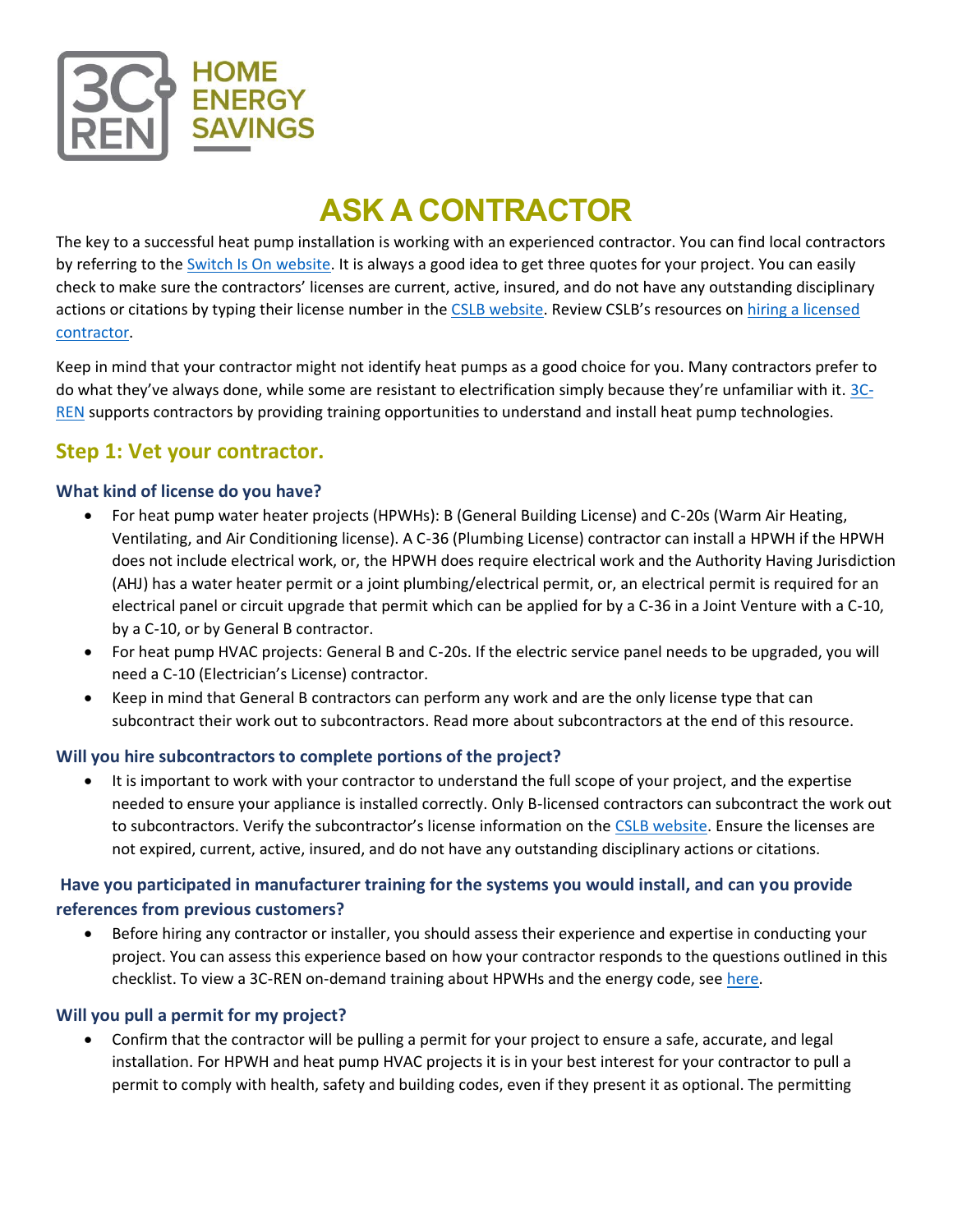

process goes through several stages and requires your cooperation in scheduling an in-home (and sometimes virtual) inspection in order to finalize the permit.

• For energy code related questions, you or your contractor can contact take advantage of 3C-[REN's Energy Code](https://www.3c-ren.org/energy-code-coach)  [Coach.](https://www.3c-ren.org/energy-code-coach) Our on-demand service helps the region navigate California's energy code. Our experts provide personalized support within one business day online, text, over the phone, over the counter, or in the field. To get in touch with the Energy Code Coach, call or text (805) 220-9991.

# **Step 2: Talk about design.**

#### **How will the system be sized?**

- Your contractor may perform a heat load calculation which is an estimate of the heating sources impacting a space, such as from lighting, outside air temperature, and solar radiation. This calculation ensures the heat pump system selected for the building is optimal at heating or cooling the space. It is recommended to conduct a heat load calculation to avoid over sizing a system (buying more than you need).
- To ensure that your heat pump water heater is properly sized to meet your hot water needs, your contractor will plan for the number of gallons of hot water your heat pump water heater can produce per hour. This capacity is dependent on the size of the tank and the amount of heat the system can produce and related to the device's first hour rating.

#### **Where will the systems be installed?**

- Outdoors:
	- o HVAC (Ductless air-source heat pump HVAC systems, also known as mini-split heat pumps)
		- **E** Ensure the outdoor location of the unit avoids direct sunlight and contact with vegetation. Generally, for clearance around the unit, there should be 5 inches between the wall and unit and 20 inches of space above the unit, and ensure your contractor pre-determines piping, insulation, and aesthetics of the project. The unit can either be wall mounted or secured to a flat, concrete pad on the ground. Heat pumps create noise like that of a refrigerator (50-90 decibels), so be aware of placing heat pump units below bedroom windows or other sensitive areas.
	- o Water Heating
		- Verify outdoor heat pump water heater (HPWH) setback and noise requirements with your local building department. Your contractor should work with you to build an outdoor closet that provides your HPWH with sufficient air volume, air circulation, ventilation, and insulation.
- Indoors:
	- o HVAC
		- Ductless, mini-split systems: The indoor unit, known as the air handler, should be mounted in a central location on an exterior wall since it will also be connected to an outdoor unit. The unit should be accessible for maintenance with proper clearances from the ceiling.
		- Ducted systems: Common locations include a garage, an open space such as a laundry room, or a closet with appropriate venting and air space\*.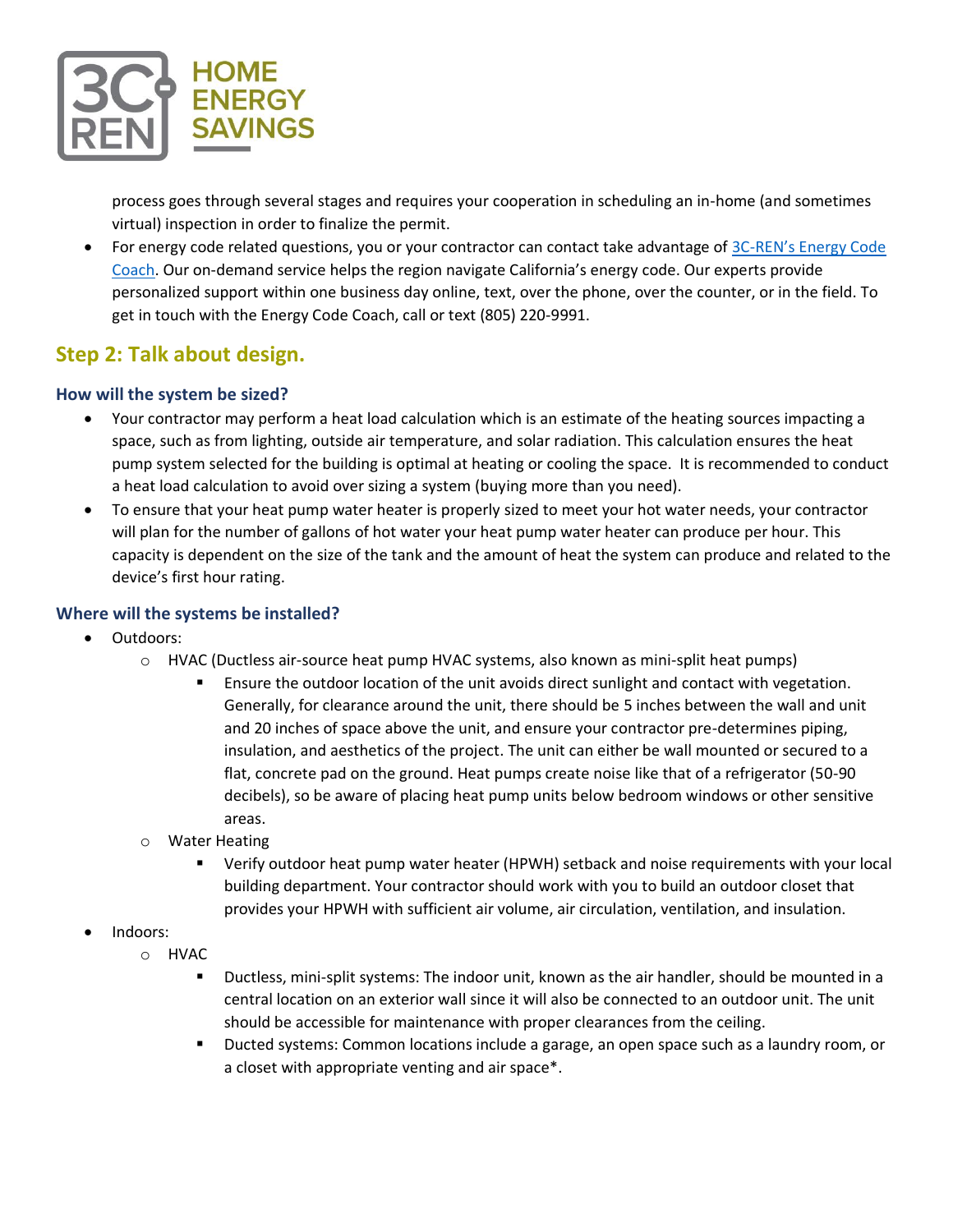

- Heat pumps: Ensure the unit is placed in a location where operational noise of 50-90 decibels will not cause disturbance in the home.
- o Water Heating
	- A heat pump water heater should be installed in areas with sufficient air volume or ventilation based on the manufacturer's recommendations. Indoor areas such as mechanical rooms, laundry rooms, closets, garages, and basements should provide adequate venting and air space.
	- **E** A heat pump water heater cools the space it's located with cold, dehumidified air and during winter months, this air could be unnecessarily adding load to your heating system. Given our temperate climate in the Central Coast region, this added cold air might not drastically impact your system. However, this air can be either ducted outside or utilized for cooling on warmer days throughout the year.

#### **Will I need an electrical panel upgrade?**

• You may need an electrical panel upgrade if you live in an older home, or your current electrical panel is less than 200 amps. Panel upgrades will ensure that your HVAC or HPWH will have enough power to operate.

#### **I live close to the beach, should I worry about the corrosive air on a heat pump?**

• Due to the nature of living near the ocean and the corresponding higher levels of salt in the air, some houses located in coastal communities may experience higher rates of corrosivity to equipment. If using an air-source heat pump, anti-corrosive coating could be applied to the coils which can help protect the equipment for five to ten years.

#### **What are the options for handling condensate generated by the heat pump?**

• Heat pumps generate condensation, just like the condensation you might find on a cold glass of water on a warm day. Since the condensate is not generated from combustion, the water is clean and doesn't have to be routed to the sewer. This water can be directed to a collection tray or to the ground which in turn can be used to water plants, if desired.

## **Step 3: Discuss pricing and maintenance.**

#### **Which incentives or financing are available for my project?**

- Make sure to ask about state and local incentives, whether your contractor is participating in the programs, and how those incentives will decrease the price of the project.
- 3C-REN's single-family program provides incentives directly to contractors. The highest incentives are paid when customers that are served are on discounted utility rates (CARE) or speak a primary language other than English. If your contractor is enrolled, they can pass some of these savings on to you. This program also provides incentives to the contractor for other energy saving upgrades - you may be surprised at the low cost of a comprehensive energy efficiency retrofit!
- The TECH Clean California program provides incentives directly to contractors at least \$3,000 per project for heat pumps HVAC and heat pump water heaters. If your contractor is enrolled in this program, you will see these discounts on your project invoice. To find a contractor already enrolled in TECH, see [here](https://switchison.cleanenergyconnection.org/)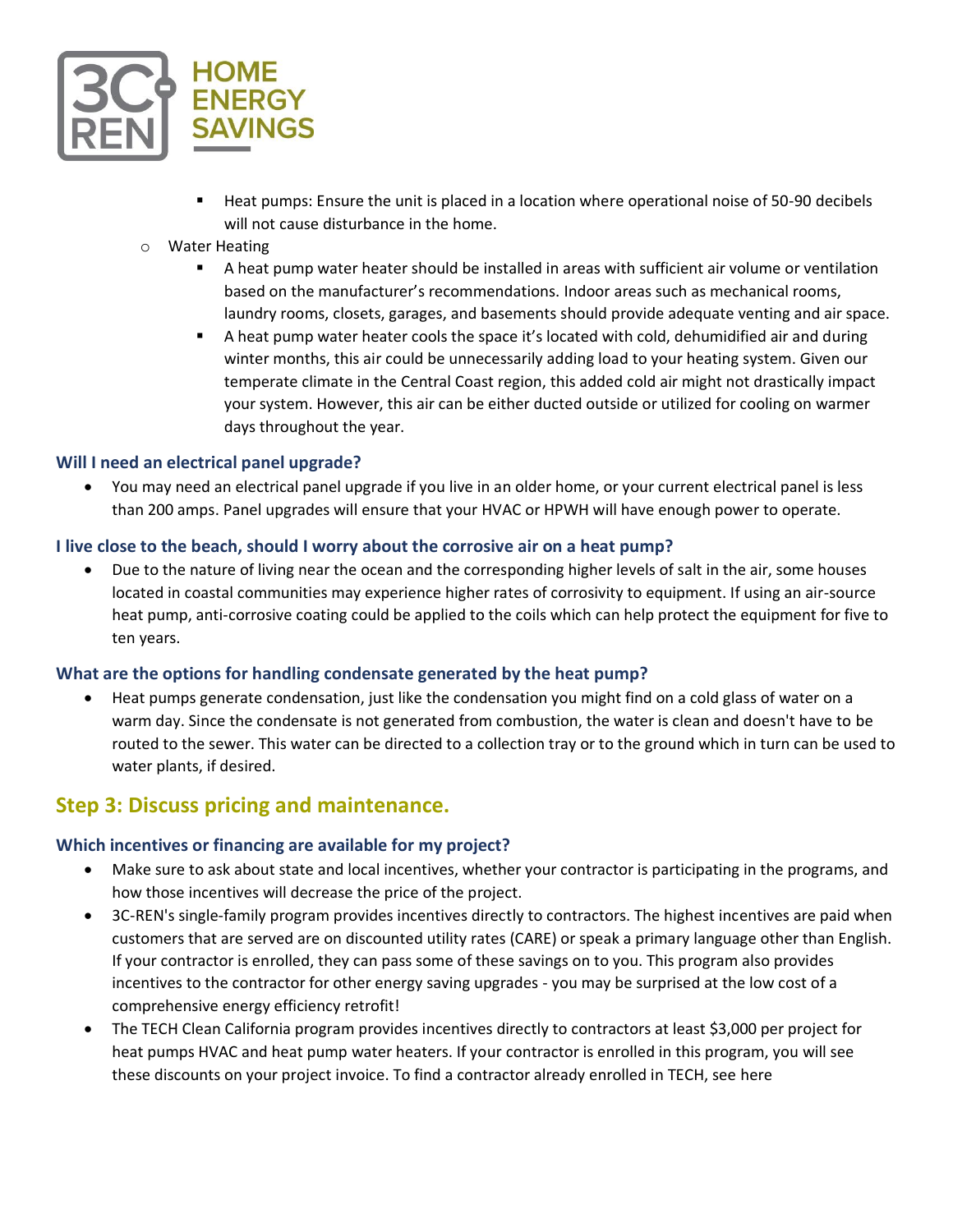

- Central Coast Community Energy's (3CE) electrification program will provide additional incentives directly to contractors for most heat pump projects in 3CE territory. If your contractor is enrolled in in the TECH program, they will be able to easily access these additional funds, which may also be passed on as savings to you. This program is coming soon for Santa Barbara and San Luis Obispo County residents, excluding the City of Santa Barbara (coming soon).
- The GoGreen Home (GGH) program is administered by the State of California with support from the investorowned utilities. GGH facilitates financing for energy retrofits for qualifying properties. To find a contactor participating in the GoGreen Home program, see [here.](https://gogreenfinancing.com/contractorfinder)

### **What long-term maintenance is associated with my project, and will it be covered by warranty?**

- There are two types of warranties: an equipment warranty provided by the manufacturer and a labor warranty provided by the contractor. Discuss both warranties with the contractor, ensure they will become active by registering them, and verify with the manufacturer.
- Most manufacturers will provide a standard 5-year equipment warranty as soon as the equipment is purchased; however, you could get an additional 5 years simply by registering your new heat pump. If registered, the equipment warranty could increase to a 10-year warranty for parts and a 10-year conditional unit replacement warranty on select models. Each brand will vary slightly in their warranty offerings depending on model so be sure to review the specifics for your new heat pump system.
- Contractors should also provide a labor warranty to protect your equipment. While the timeframe of this warranty will depend on the contractor, it's reasonable to expect a 10-year labor warranty.
- These systems should be easy to operate, but to ensure they operate efficiently, you should engage your contractor on how to properly maintain these systems. Make sure you have a copy of the operating manual saved.

# **Step 4: Mark your calendar!**

## **What kind of timeline should I expect?**

• There are many factors that could affect an installation timeline such as size of the house, the type of heat pump, and the location of the heat pump. Installations can range from 6 hours to several days, depending on the system size and location. If building retrofits or electrical panel upgrades are necessary, the installation will take more time. Be sure to ask your contractor how far out they are scheduling new installations - they may be scheduling new installations weeks or even months out in their calendar.

# **Step 5: Enjoy!**

• Congratulations for making the switch to a heat pump! Our local electricity is already very clean, and on the pathway to 100% renewable energy. By embracing this technology, you are making a responsible decision to keep your home comfortable using renewable energy rather than burning natural gas.